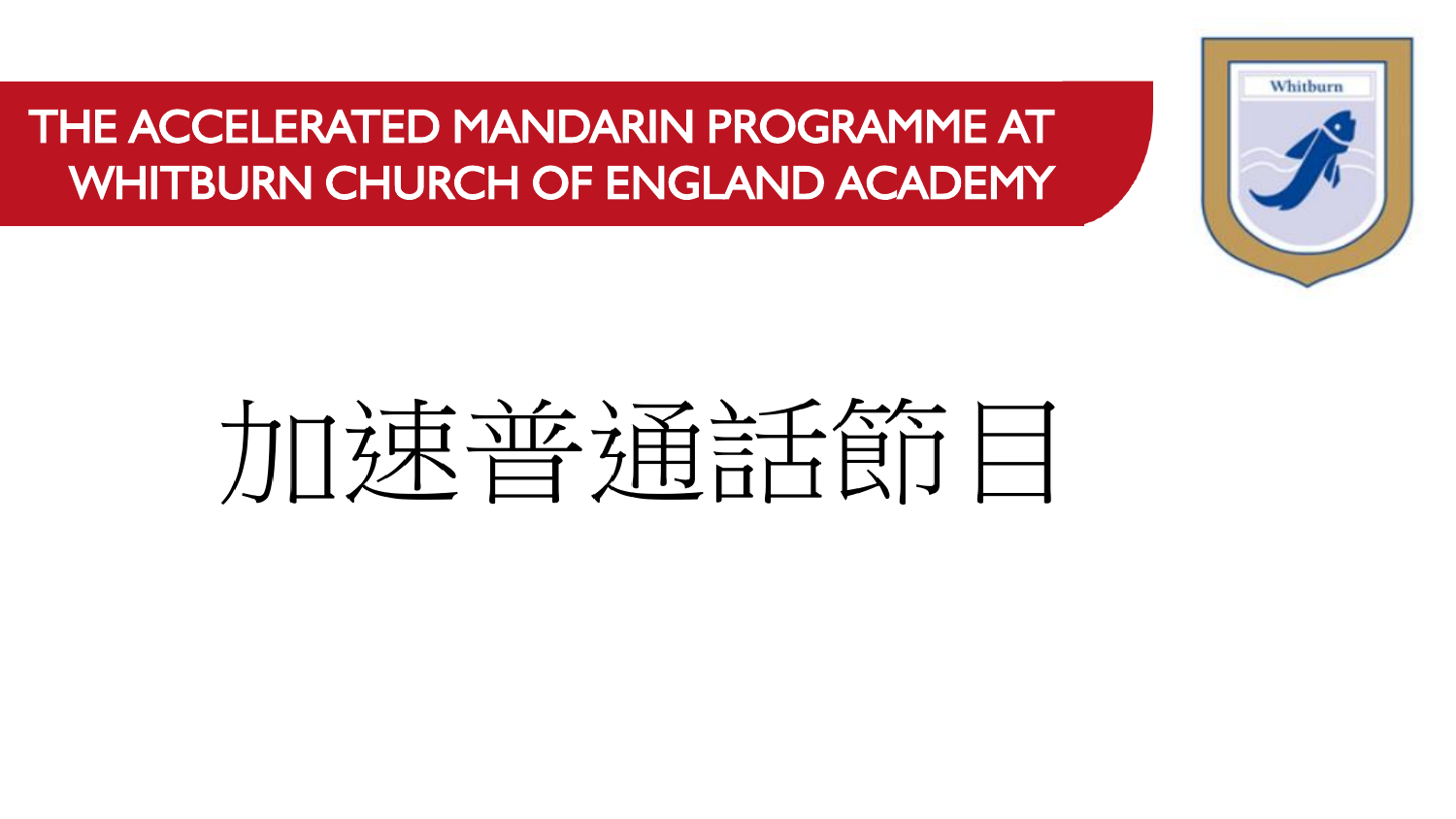## WHY STUDY MANDARIN?

Mandarin Chinese is the most widely spoken language in the world.

China is one of our most important trading partners.

China has a population of 1.4 billion and a fast growing economy.

China has become the world's second largest economy.

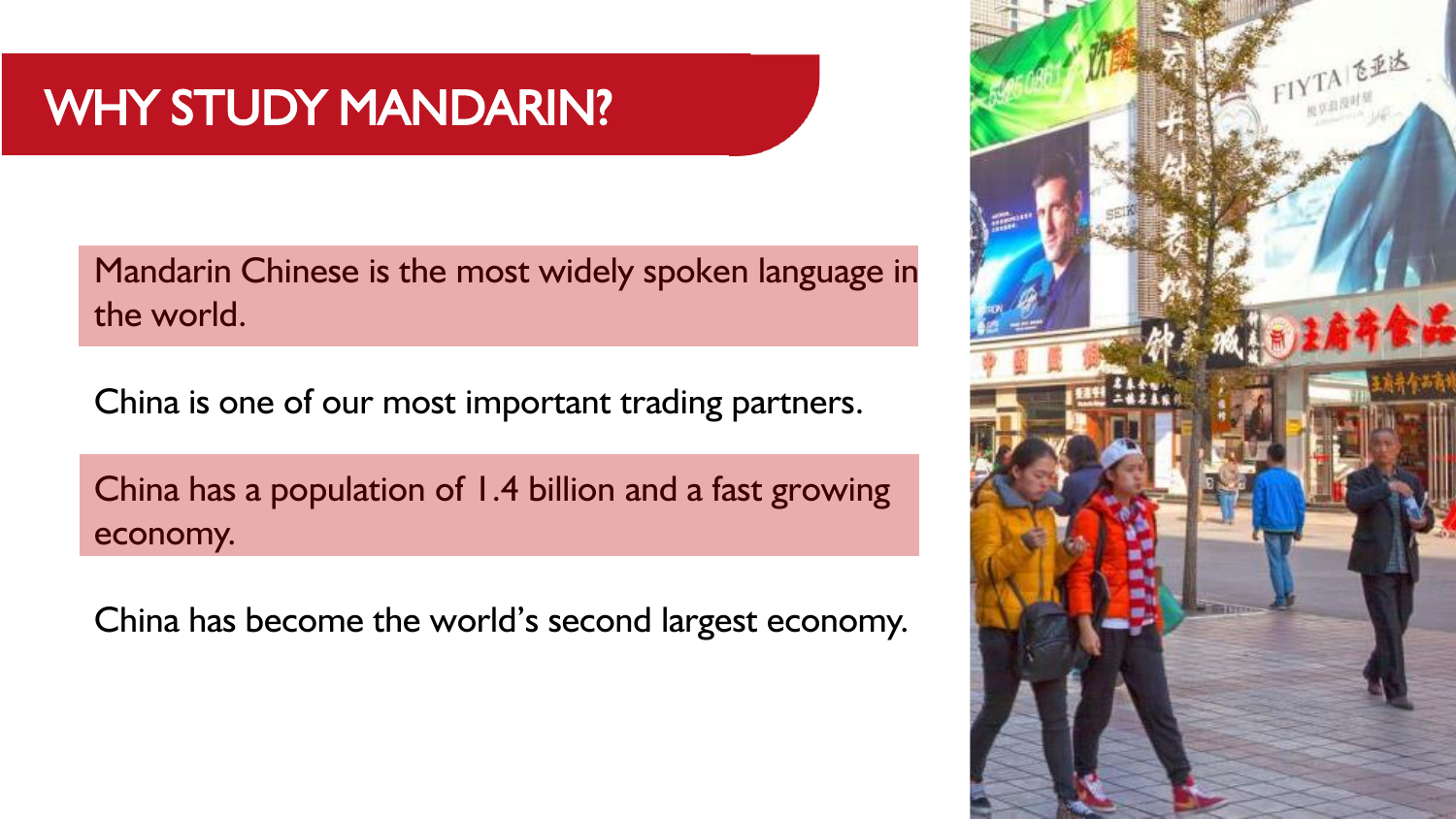## WHY STUDY MANDARIN?

- It is vital that young people in the UK master other languages in order to remain globally competitive in the future.
- We believe that by offering Mandarin we will give students a cutting edge advantage in this increasingly competitive world. As China is playing a more and more important role in every aspect of the world, the ability to communicate with Chinese people is becoming a significant advantage in employment.

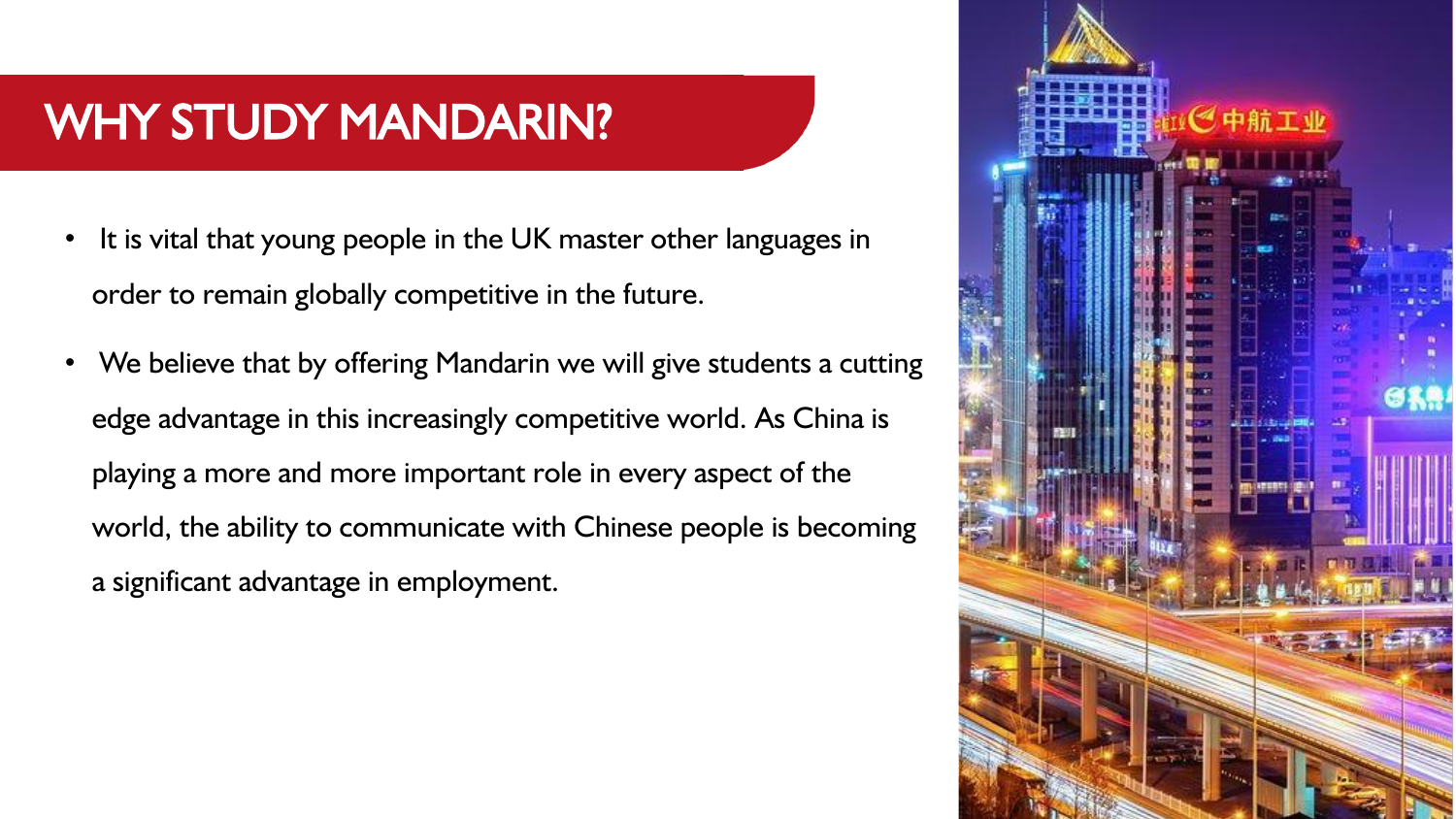#### WHICH PUPILS WILL MANDARIN APPEAL TO?

Mandarin should appeal to students who like learning languages.

Mandarin is a very logical language for those who enjoy STEM subjects.

Anyone who can keep an open mind and a persistent and diligent approach to their studies can learn Mandarin well.

Future Scientists, computing students and engineers will find the addition of Mandarin to skills such as STEM as a very attractive CV combination.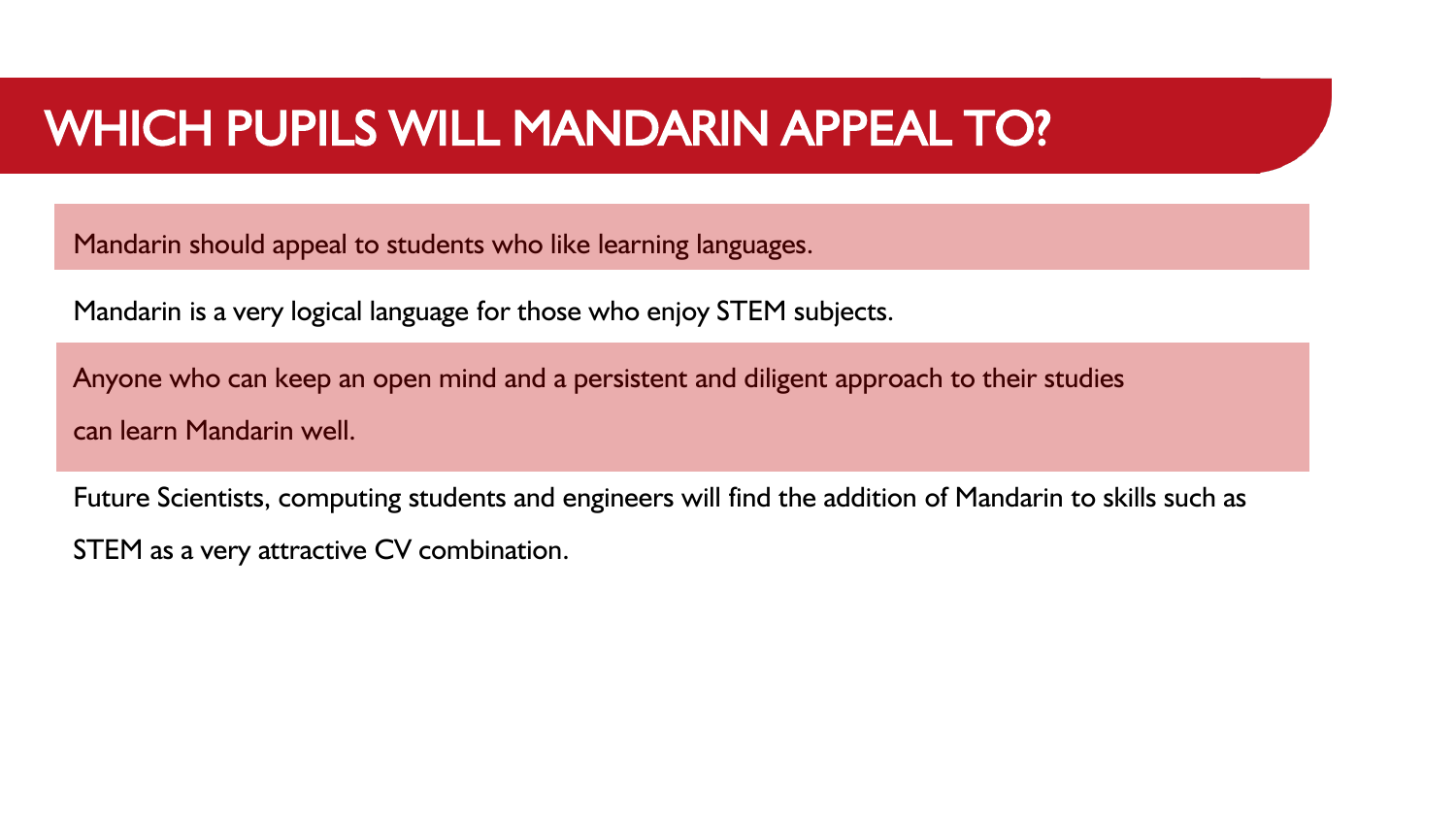### IS THE COURSE ACCESSIBLE TO PUPILS?

Many students have already had introductory lessons at primary school.

Many students find Mandarin easy to pronounce as they will be able to relate many of its sounds to English.

Unlike European languages, Mandarin does not have complicated grammar, such as tense, gender, or plural forms; so students can focus on learning the characters and matching these to sounds.

This course does involve an accelerated learning programme with 4 hours of Mandarin lesson per week. The course is a highly intensive, academic programme which requires a 5 year commitment from students and their parents/carers.

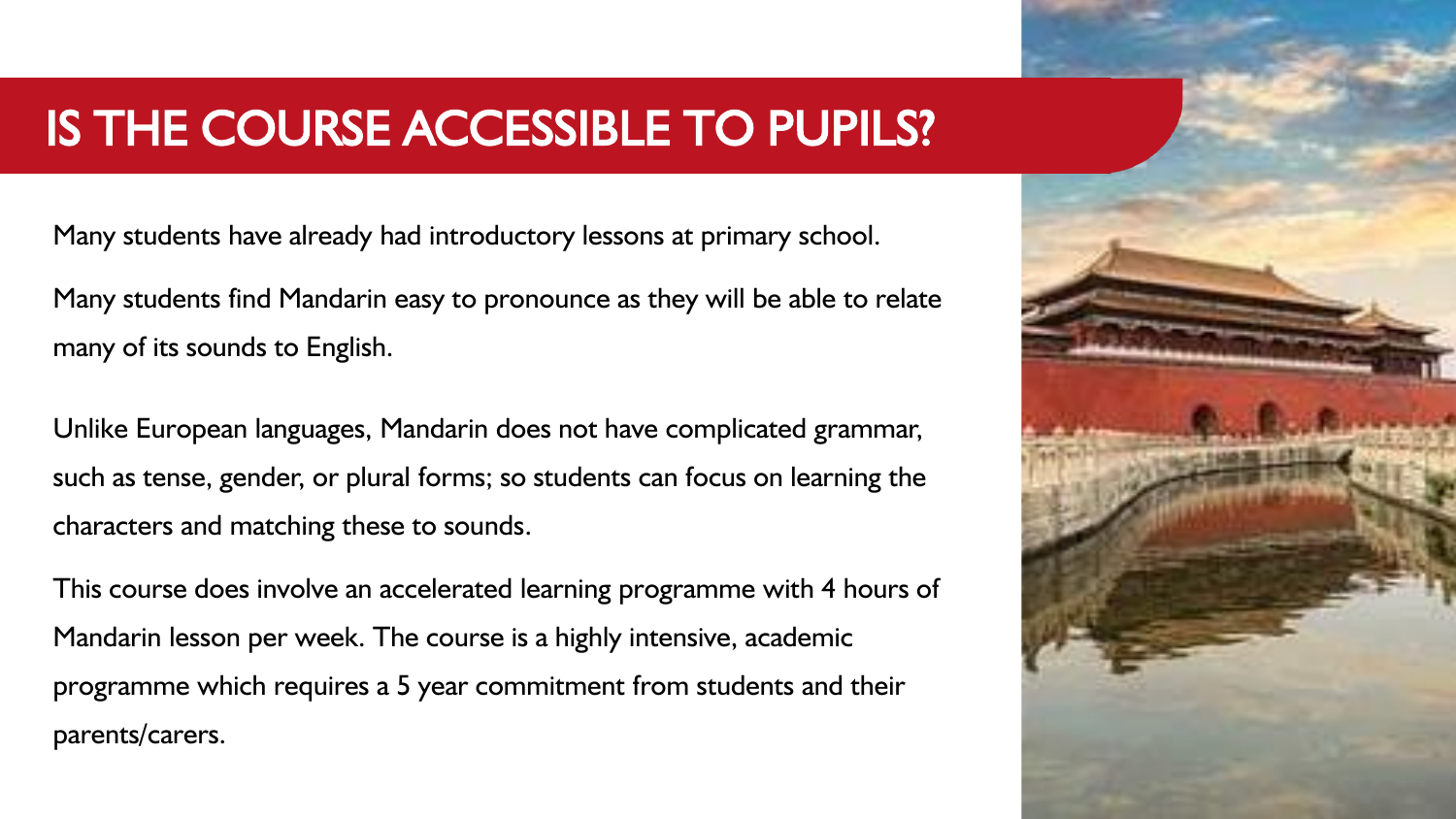# OUR PARTNERSHIP

The Swire Chinese Language Programme was founded in 2016 to improve the quality, quantity, and reach of the teaching of the Chinese language in the UK.

Swire Chinese Language Centre Newcastle was founded in 2017, with Newcastle High School for Girls as its Hub school.

Whitburn C of E Academy is one of the 18 schools working in partnership with SCLCN to promote the Mandarin teaching and learning in the North East Region.





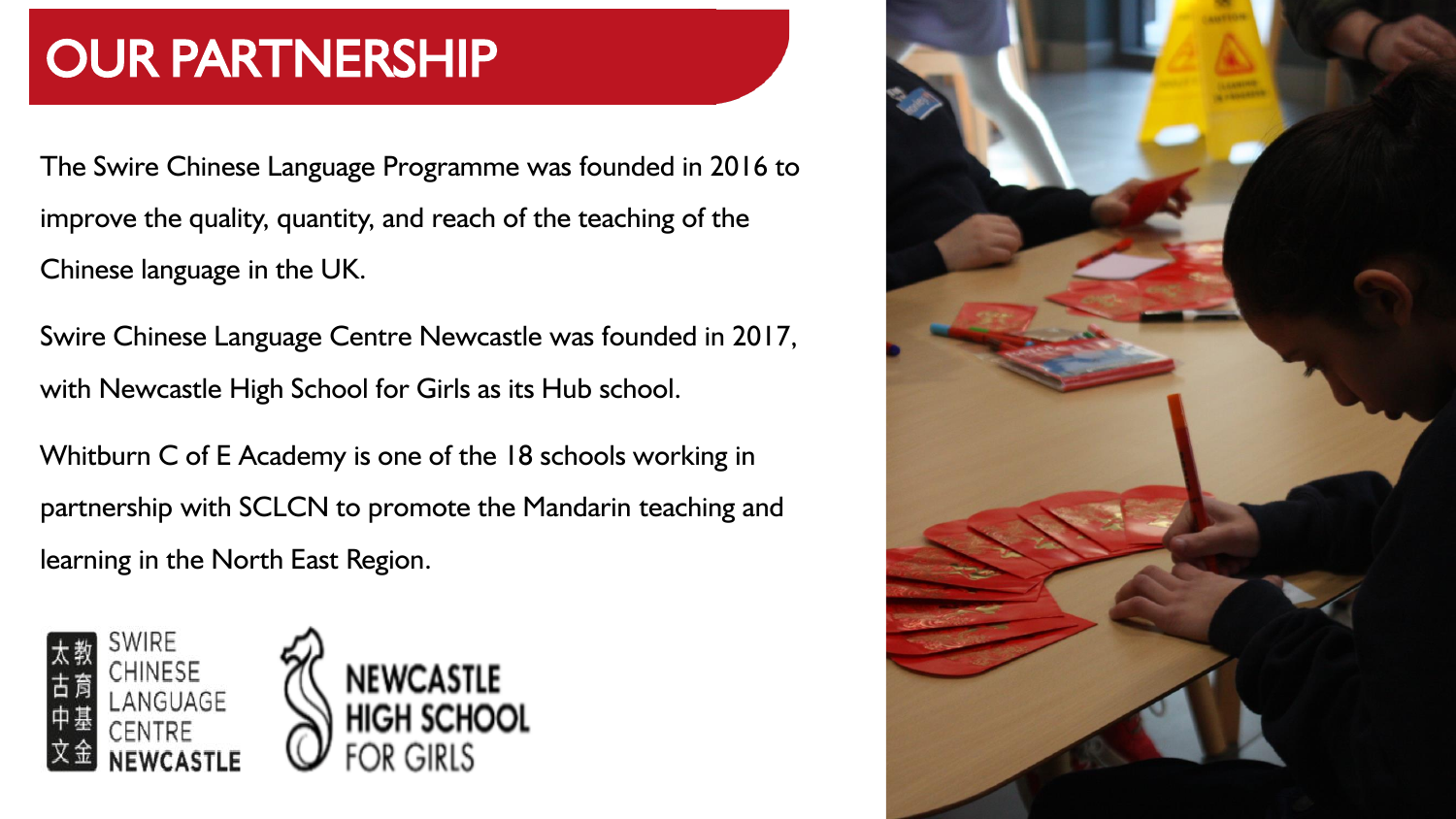Whitburn Church of England Academy was the first state school in the area to offer our students the opportunity to learn Mandarin to GCSE level in 2023.

This course involves an accelerated learning programme with 4 hours of week Mandarin tuition. The course is a highly intensive, academic programme which requires a 5 year commitment from students and their parents/carers.

Mandarin will be the automatic choice in one option block for Years 10 and 11, leaving students with two remaining choices.